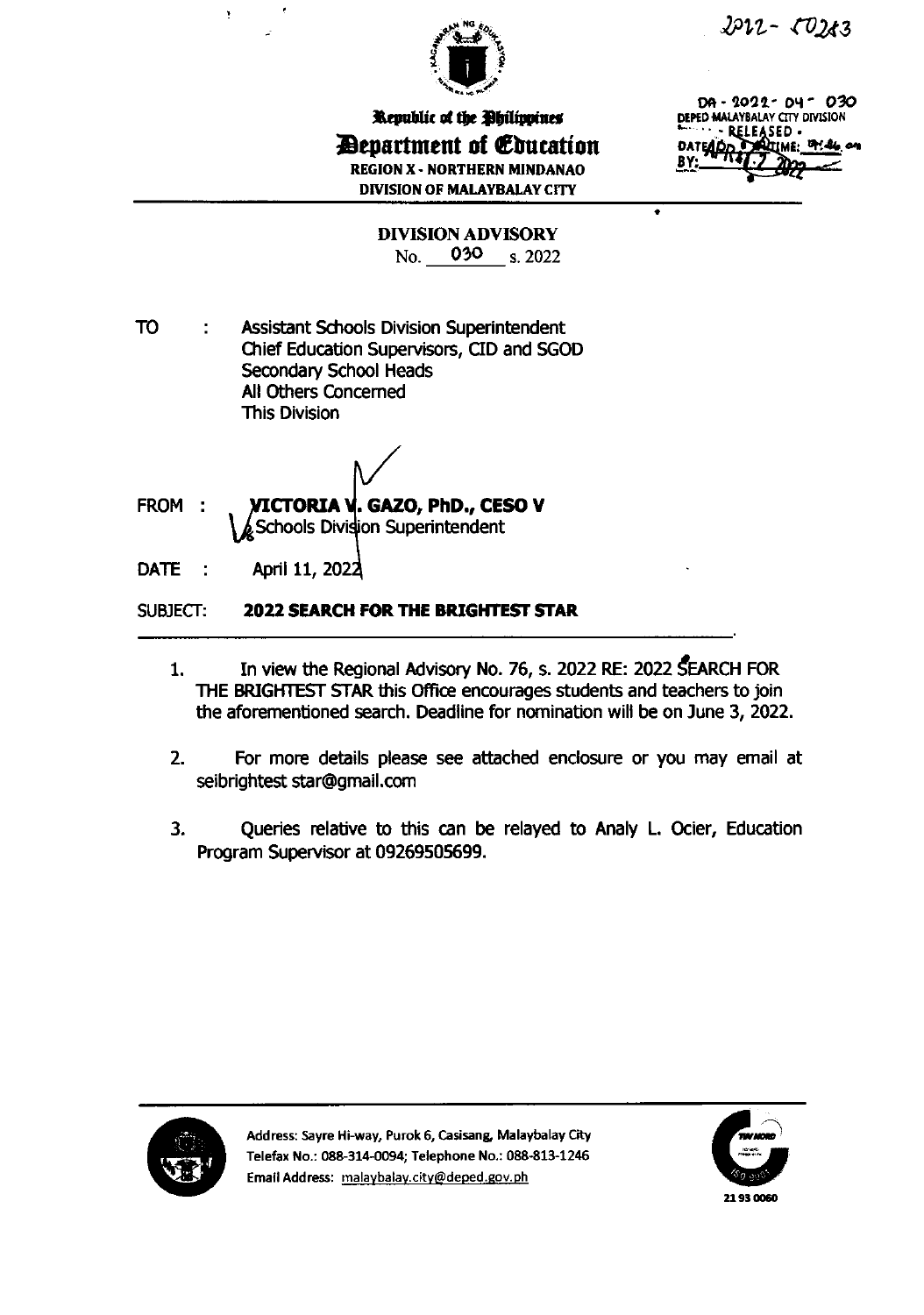

Republic of the Ohilippines **Devartment of Education REGION X - NORTHERN MINDANAO** 

 $2012 -$ 49639 **DEPARTMENT OF EDUC** K . K

### Regional Advisory No.  $\frac{7}{6}$ , s. 2022 March 31, 2022 Complying with DepEd Order No. 8, s. 2013, this Office issues this Advisory not for endorsement per DO 28, s. 2001, but for the information of DepEd officials, personnel/staff, and the concerned public. (Visit deped10.com)

## 2022 SEARCH FOR THE BRIGHTEST STAR

The Department of Science and Technology - Science Education Institute (DOST-SEI) is inviting students and teachers to join the 2022 Search for the Brightest STAR on June 3 as the last day of nomination.

The participation of both public and private schools shall be on a voluntary basis. As such, the participants themselves shall shoulder any registration fees and travel/incidental expenses. Further, their participation shall be subject to the no-disruption-of-classes policy stipulated in DepEd Order No. 9, s. 2005 titled Instituting Measures to Increase Engaged Time-on-Task and Ensuring Compliance therewith, Section 3 of Republic Act No. 5546 (Policy on Contributions), and DepEd Order No. 66, s. 2017 (Policy on Off-Campus Activities).

Attached is the letter from the Department of Science and Technology – Science Education Institute for reference.

For more information, please email at seibrighteststar@gmail.com.

This Office directs the immediate and wide dissemination of this Advisory.

ATCH: As stated To be indicated in the Perpetual Index under the following subjects: **SKOIT SEARCH** CLMD/nick



DepEd Regional Office X, Zone 1, Upper Balulang, Cagayan de Oro City (088) 856-3932 | (088) 881-3137 | (088) 881-3031 Department of Education Region 10 region10@deped.gov.ph http://deped10.com

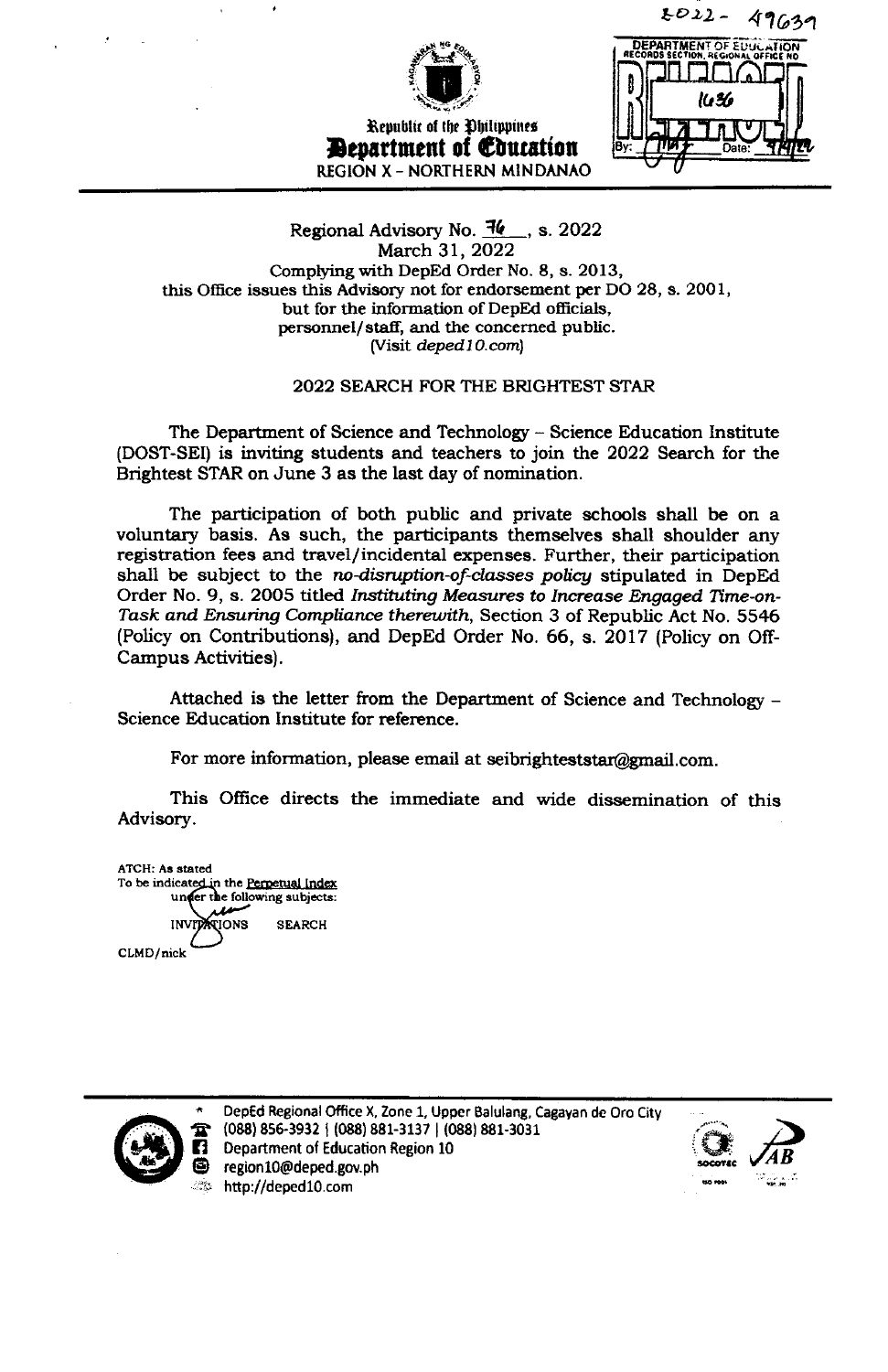

 $\mathbf{r}$ 

 $\ddot{\phantom{a}}$ 



Š., **ISO 9001-2015** 

ubay zaam

Service. Excellence. Innovation.

DEPATMENT OF EDUCATION First 16 2022  $2.18$ **TANE:** 

March 7, 2022

DR. ARTURO B. BAYOCOT **Regional Director** DepEd Regional Office X Cagayan de Oro City

Dear Dr. Bayocot:

We are pleased to inform you that the Science Education Institute of the Department of Science and Technology (SEI-DOST) is launching the "2022 Search for the Brightest STAR" for science and mathematics teachers. This is a nationwide search for teachers who attended STAR (Science Teacher Academy for the Regions) trainings in the regional level from 2014-2021. It aims to recognize and reward teacher-participants who have used their learnings from STAR to make their classrooms, schools, and the teaching community places of innovation and positive change.

We would like to request your support by disseminating this information and encouraging nominations for "brightest STAR teachers" in your region. Please see attached Nominee Information Sheet and the Brightest STAR Primer for reference. These may also be downloaded at https://e-star.ph/index.php/downloads. Qualified teachers may accomplish Nominee Information Sheet and submit at https://bit.ly/3sD9dTs on or before June 3, 2022.

Should you have questions or clarifications, please send us an email addressed to The Search Secretariat at seibrighteststar@gmail.com. You may also contact our SEI staff, April Valdez, at mobile number +639176364420.

Thank you.

Very truly yours,

 $m_{\mathcal{L}}$  ).

JOSETTE T. BIYO, Ph.D. **Director**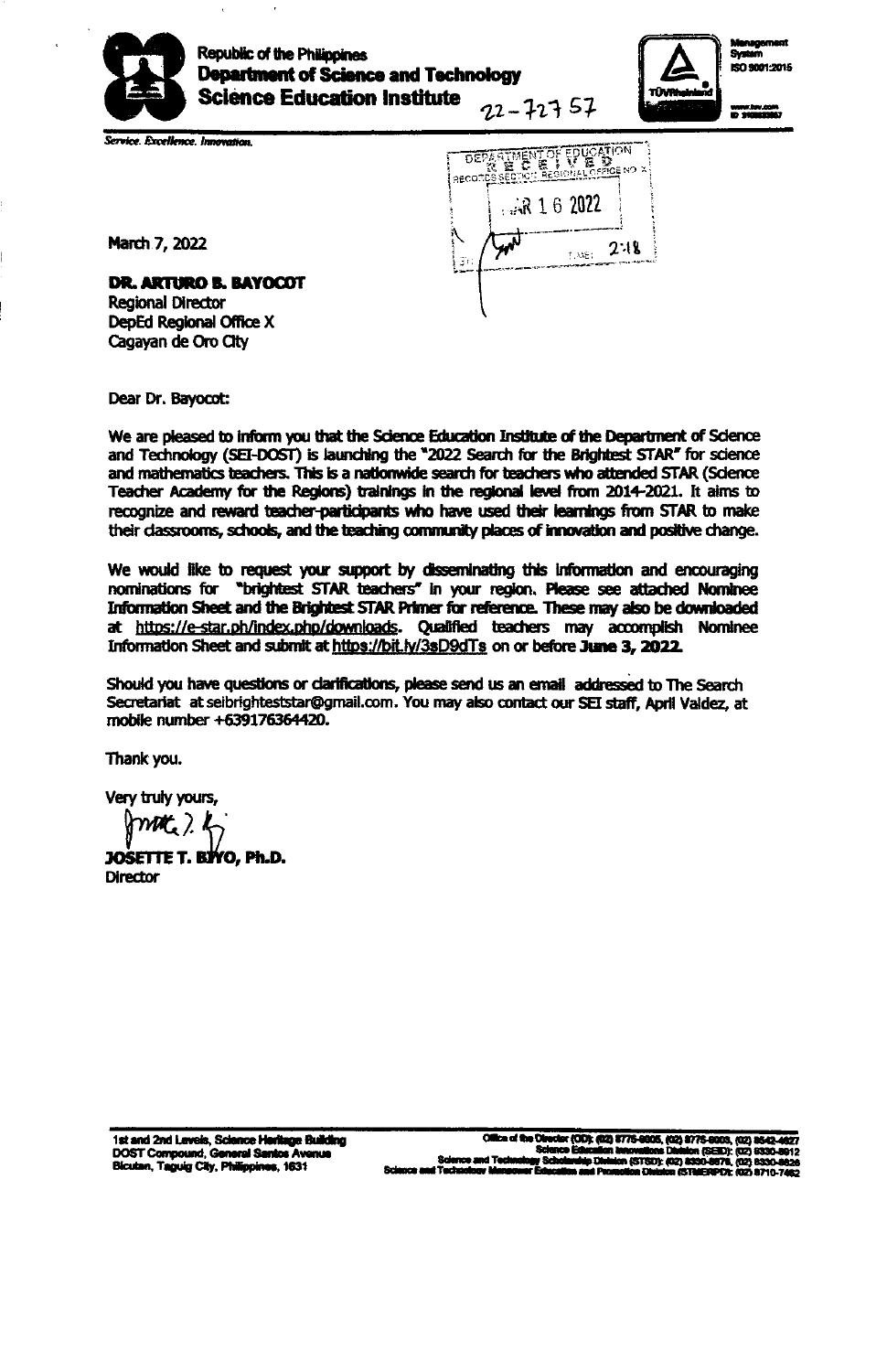#### PRIMER: 2022 Search for the Brightest STAR

Project STAR or Project Science Teacher Academy for the Regions aims to capacitate science and mathematics teachers across the country by providing trainings on innovative teaching strategies to improve instructional capacity and content knowledge. It now seeks to recognize and reward teacherparticipants who have used their Project STAR trainings to make their classrooms, schools, and the teaching community places of innovation and positive change. The search aims to find teachers who best exemplify the STAR teacher.

The 2022 Brightest STAR is envisioned to be a science and mathematics in-service teacher who:

- has adopted into their teaching practice the skills and knowledge gained from STAR training;  $\circ$
- has developed innovative teaching materials used in their classrooms and by other teachers;  $\circ$
- is serving as an example of an effective teacher both to their students and peers;  $\Omega$
- is an accomplished teacher recognized and acknowledged by the community; and  $\circ$
- o is a positive influence to their peers and the rest of the community.

#### Who are eligible to join?

Nominees must...

- 1. have attended a regional level STAR training for the period 2014-2021;
- 2. be in-service during the time of attendance to a STAR training;
- $\frac{3}{4}$ be currently teaching at the basic education level;
- have no pending administrative/criminal case;
- 5. be endorsed by his/her school principal and school's division superintendent; and
- 6. have not been a national finalist in the previous search.

#### Categories

The nominees will be categorized into either science or mathematics regardless of grade level taught.

| I IN JUGIUI FIULUOD<br><b>Activities</b>              | <b>Details</b>                                                                                                                                                                                                                                                                                                                                                                                                       |
|-------------------------------------------------------|----------------------------------------------------------------------------------------------------------------------------------------------------------------------------------------------------------------------------------------------------------------------------------------------------------------------------------------------------------------------------------------------------------------------|
| Nomination: Submission of<br><b>Information Sheet</b> | Qualified teachers must submit the scanned Nominee Information<br>Sheet to https://bit.ly/3sD9dTs on or before the deadline.                                                                                                                                                                                                                                                                                         |
| Portfolio Submission                                  | All portfolios and accomplished forms (Form I. Endorsement Form<br>Form II. Certificate of Good Moral Character) must be scanned and<br>submitted electronically to seibrighteststar@gmail.com on or<br>before the deadline.                                                                                                                                                                                         |
|                                                       | Applicants/nominees must accomplish all forms correctly and<br>accurately and follow closely the portfolio guidelines to avoid<br>disqualification.                                                                                                                                                                                                                                                                  |
|                                                       | Once submitted, an applicant cannot add or remove contents<br>from the portfolio.                                                                                                                                                                                                                                                                                                                                    |
| National Screening: Portfolio<br>Evaluation           | The Advisory Committee (AC) of the Search shall score all<br>portfolios according to a standard scoring guide. All portfolios,<br>regardless of region of origin, will be ranked according to score and<br>category (separate ranking for mathematics and science).<br>Nominees with the three highest scores per category are<br>considered national finalists. They will participate in the school<br><b>Visit</b> |
|                                                       | The Search technical working group (TWG) will inform and<br>coordinate with the finalists in preparation for the school visit.                                                                                                                                                                                                                                                                                       |
| National Screening: School Visit                      | The national finalists (three each for Science and Mathematics)<br>shall be visited by a team. The following activities will be conducted<br>during the school visit:                                                                                                                                                                                                                                                |

#### The Resert Depress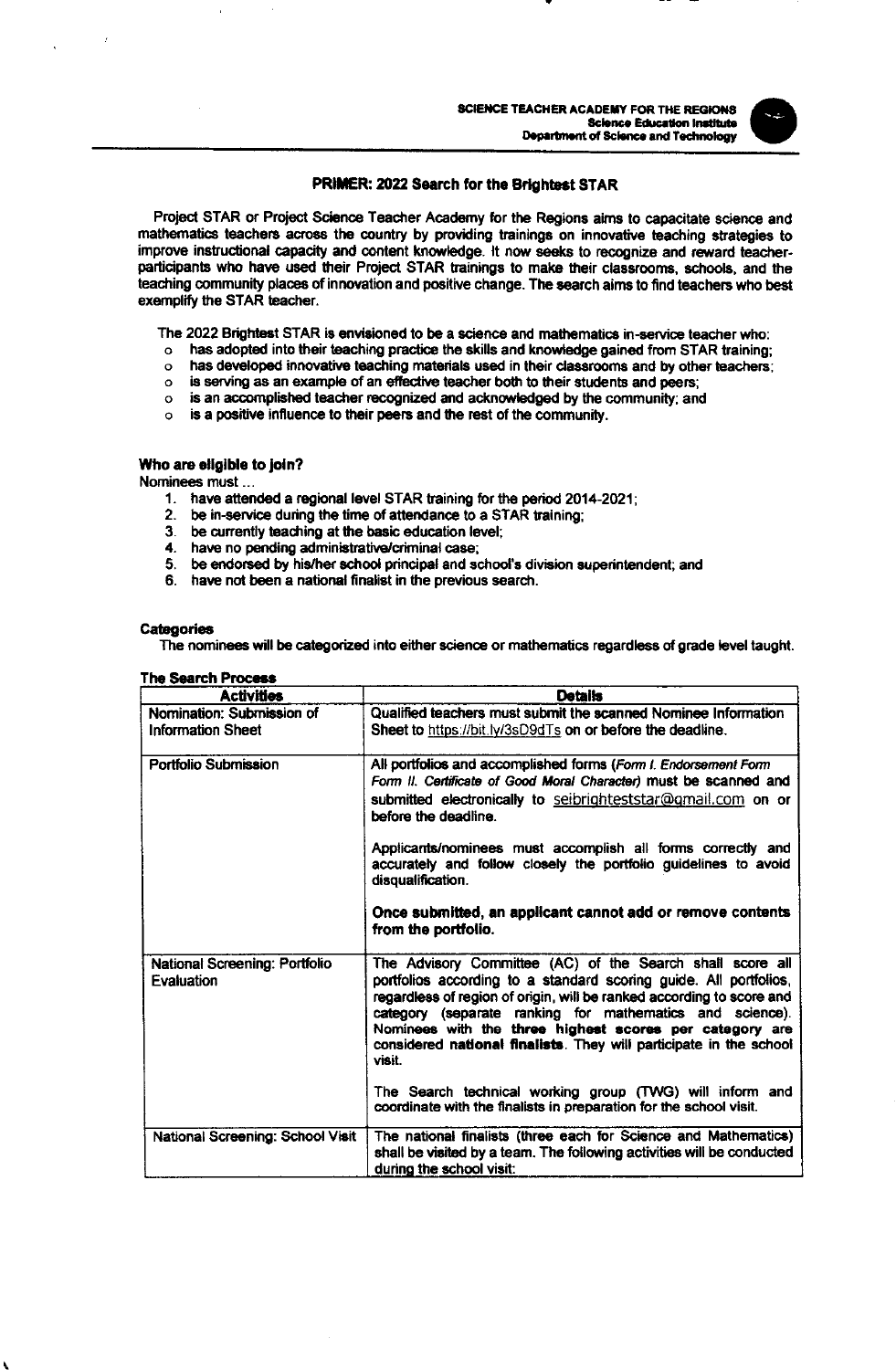

 $\ddot{\phantom{a}}$ 

**Republic of the Philippines** Department of Science and Technology **SCIENCE EDUCATION INSTITUTE** 



## 2022 SEARCH FOR THE BRIGHTEST STAR

#### DATA PRIVACY STATEMENT

The personal data obtained from this information sheet is stored within the data system of Science Education Institute, Department of Science and Technology (SEI-DOST) and will only be accessed by authorized personnel solely for the competition 2022 Search for the Brightest STAR. SEI-DOST have instituted appropriate organizational, technical, and physical security measures to ensure the protection of the participant's personal data.

#### **PARTICIPANT'S CONSENT**

I have read the Institute's Privacy Policy and express my consent for SEI-DOST to use my personal data for the purposes stated above pursuant to the provisions of the Republic Act No. 10173 of the Philippines, Data Privacy Act of 2012 and its corresponding Implementing Rules and Regulations.

| SIGNED THIS DAY OF |        | at                                            |  |  |
|--------------------|--------|-----------------------------------------------|--|--|
|                    | (Date) | (Place)                                       |  |  |
|                    |        |                                               |  |  |
|                    |        | <b>Signature of Nominee over Printed Name</b> |  |  |
| SIGNED THIS DAY OF |        | at                                            |  |  |
|                    | (Date) | (Place)                                       |  |  |
|                    |        |                                               |  |  |
|                    |        |                                               |  |  |
|                    |        | <b>Signature of Nominee over Printed Name</b> |  |  |

#### **IMPORTANT INSTRUCTIONS:**

- 1) Please accomplish the nominee information form completely; write NA in the blanks that are not applicable.
- 2) Submit the nominee info form, nominee agreement and data privacy statement, together with the narrative to seibrighteststar@gmail.com or before June 3, 2022.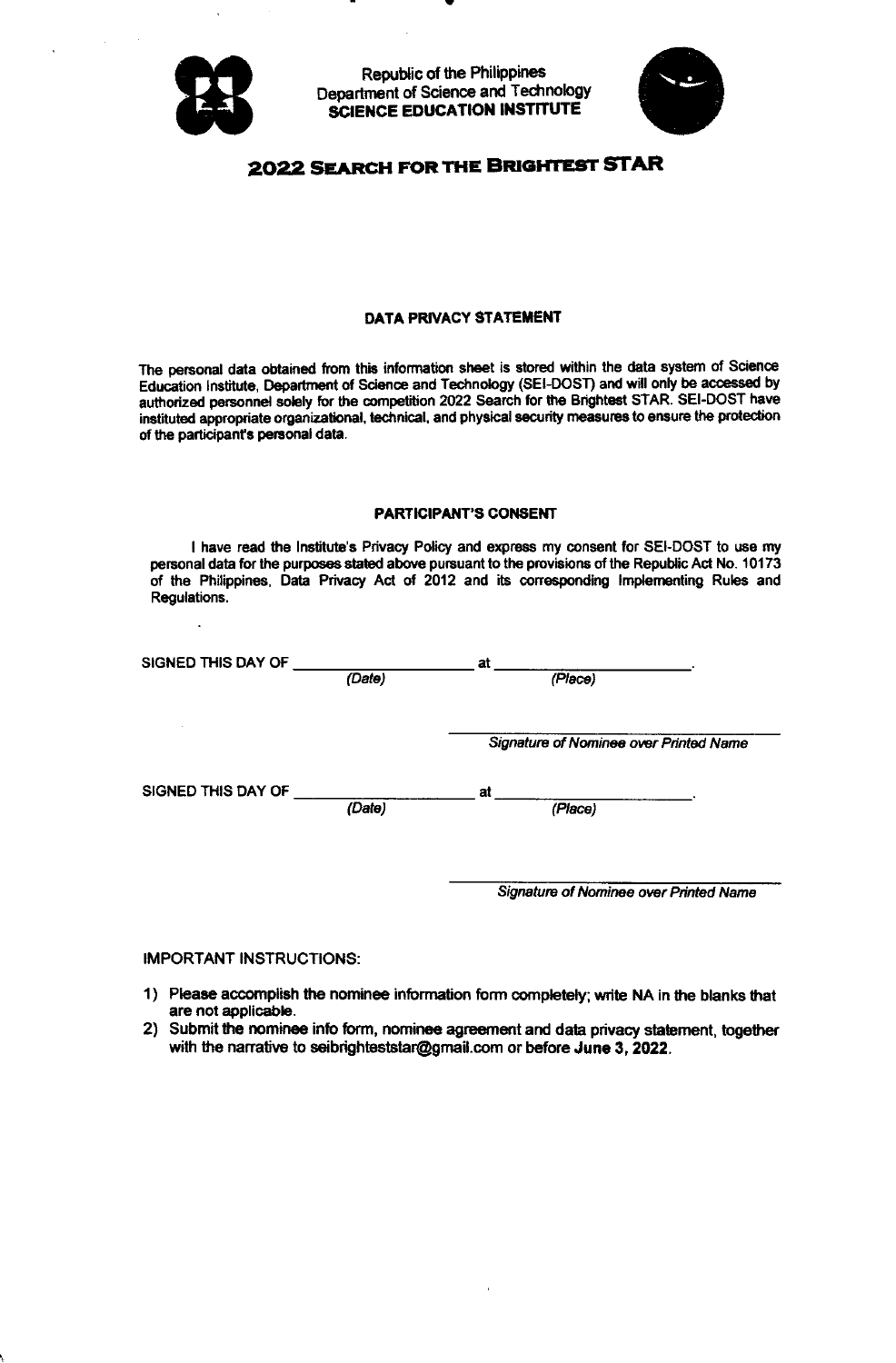



## **2022 SEARCH FOR THE BRIGHTEST STAR**

#### **NOMINEE'S AGREEMENT**

This is to signify agreement to my nomination to the 2022 Search for the Brightest STAR. I hereby submit myself to the rules governing the said Search as set by the committees organized for this purpose.

I am certifying my fitness to participate in this Search and I also agree to provide the necessary documentation or proof to substantiate all claims I make in the course of my participation when and if required.

I am certifying to the correctness, to the best of my knowledge, of the information provided in this form and all other documents related to the Search that I shall accomplish. It is my understanding that my failure to substantiate any of the information I provided can be used as basis for my disqualification.

Name and Signature of Nominee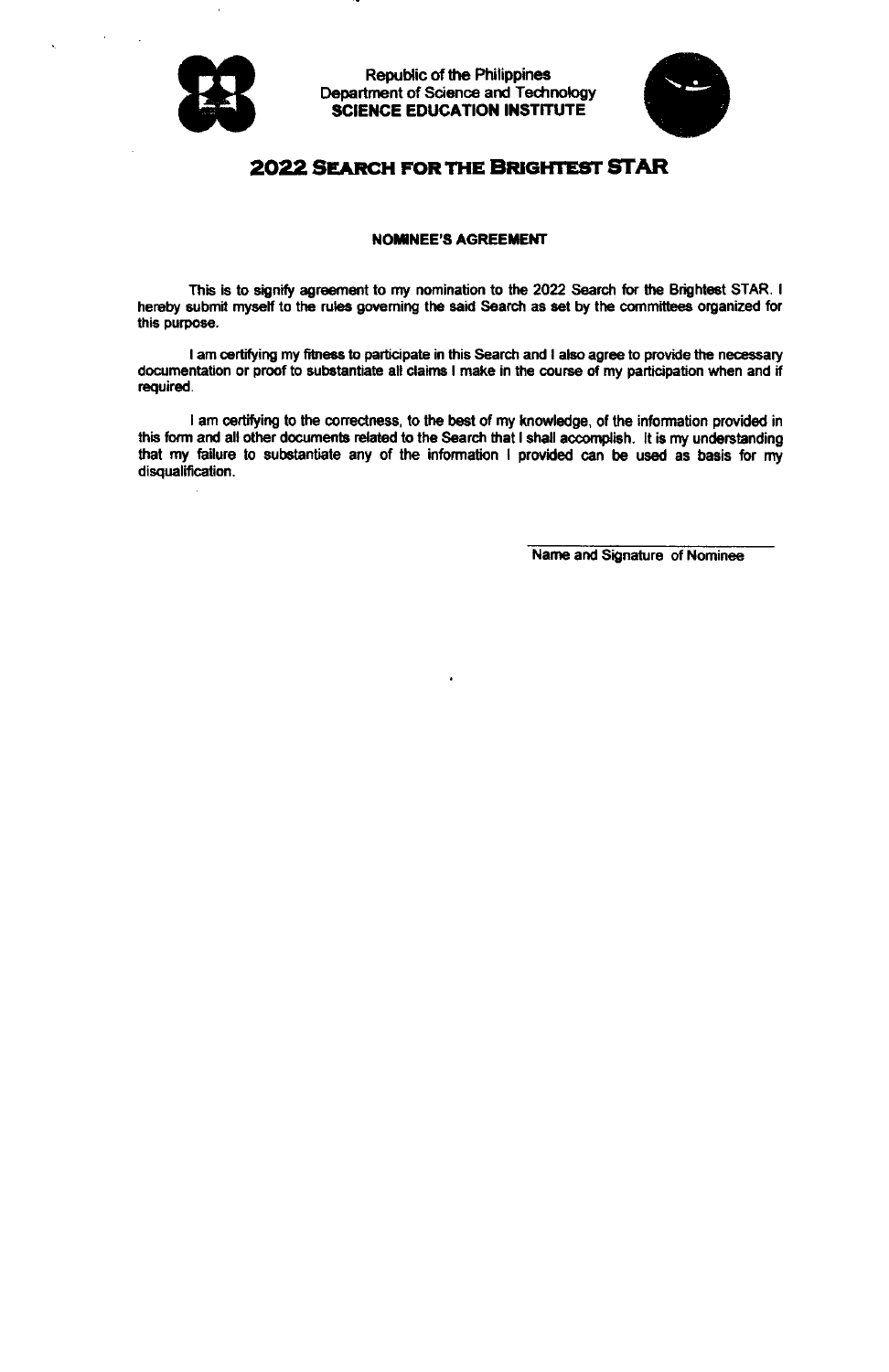

**Work Details:** 

**Republic of the Philippines** Department of Science and Technology **SCIENCE EDUCATION INSTITUTE** 



## **2022 SEARCH FOR THE BRIGHTEST STAR**

Nominee Information Sheet

| Name of School                                                |  |
|---------------------------------------------------------------|--|
| <b>School Address</b>                                         |  |
| <b>School Contact Number/s</b>                                |  |
| Name of Principal/School Head<br>(include contact number)     |  |
| Subjects/Grade Level Taught by<br>Nominee                     |  |
| <b>Other Assignments or</b><br><b>Designations of Nominee</b> |  |
|                                                               |  |

#### Narrative:

Prepare a narrative using the following questions as your guide:

- What STAR strategy have you implemented in your teaching practice?
- How did you use the STAR training/s in your teaching practice?
- . What are the impacts of your STAR-related initiatives to your learners, peers and community?

It should be a maximum of three pages, double spaced, A4 bond paper, Arial, 12 font size and page margins should be 1 inch on all sides.

Note: Should you be shortlisted, the contents of the narrative will have to be substantiated in the portfolio.